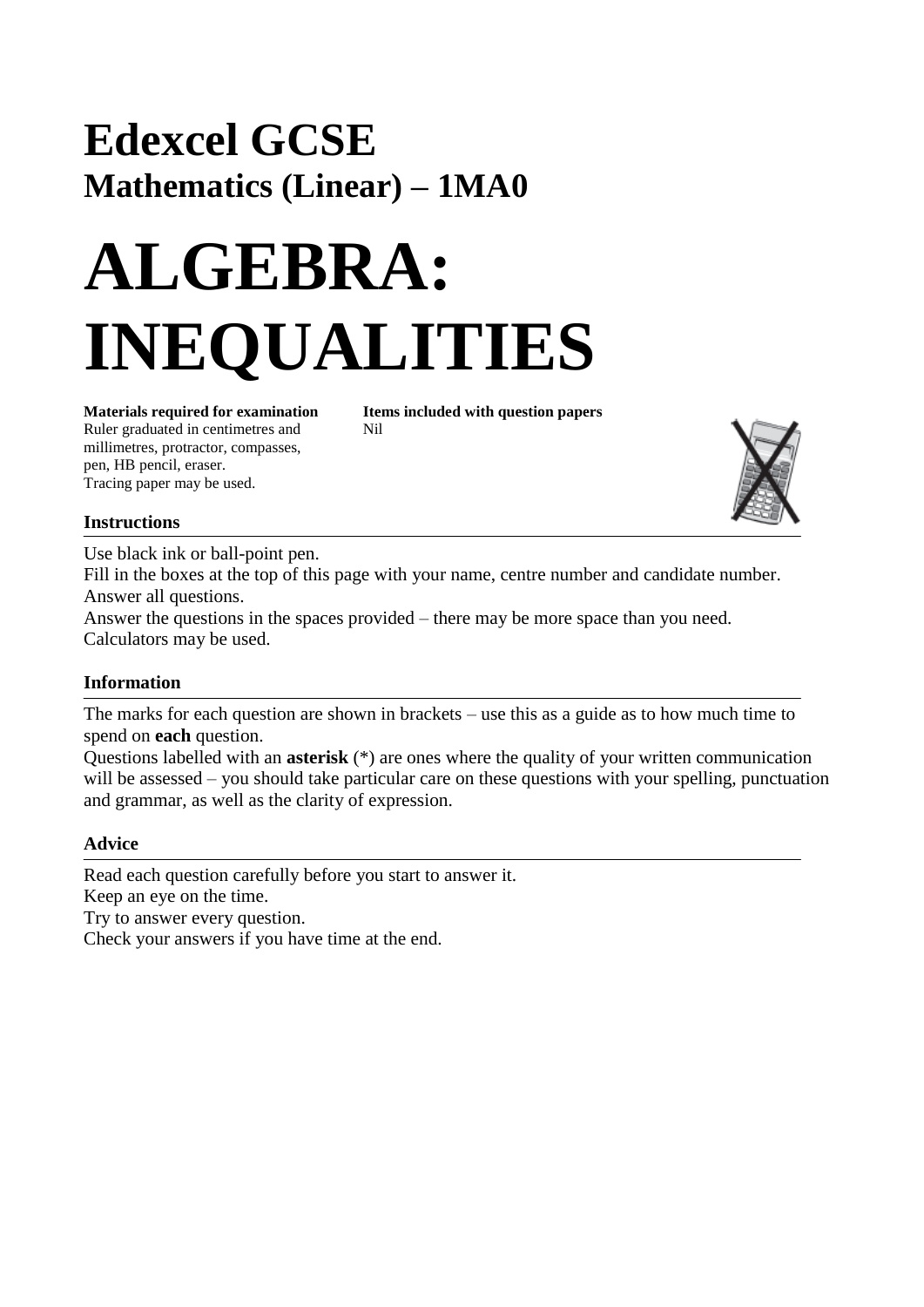# 1.  $-1 \le n < 4$

*n* is an integer.

Write down all the possible values of *n*.



**(2)**

 **(6 marks)**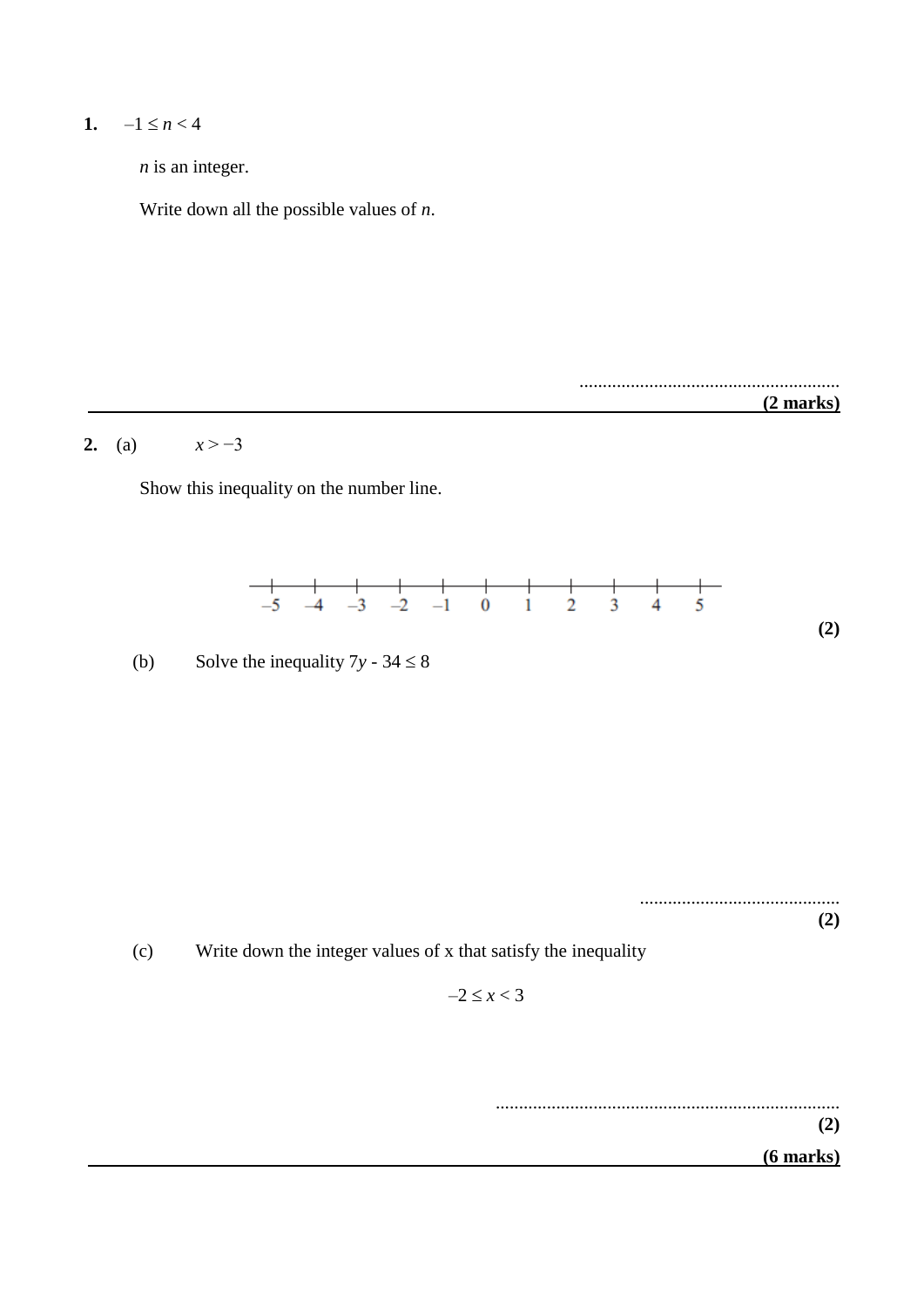#### 3.  $-2 \le n < 5$ *n* is an integer.

(a) Write down all the possible values of *n*.

.......................................................................... **(2)**

(b) Solve the inequality  $4x + 1 > 11$ 

.......................................................................... **(2) (4 marks)**

**4.** (a) On the number line below, show the inequality  $-2 < y < 3$ 



(b) Here is an inequality, in *x*, shown on a number line.



Write down the inequality.

......................................................... **(2)**

(c) Solve the inequality  $4t - 5 > 11$ 

.....................................

**(2)**

**(1)**

 **(5 marks)**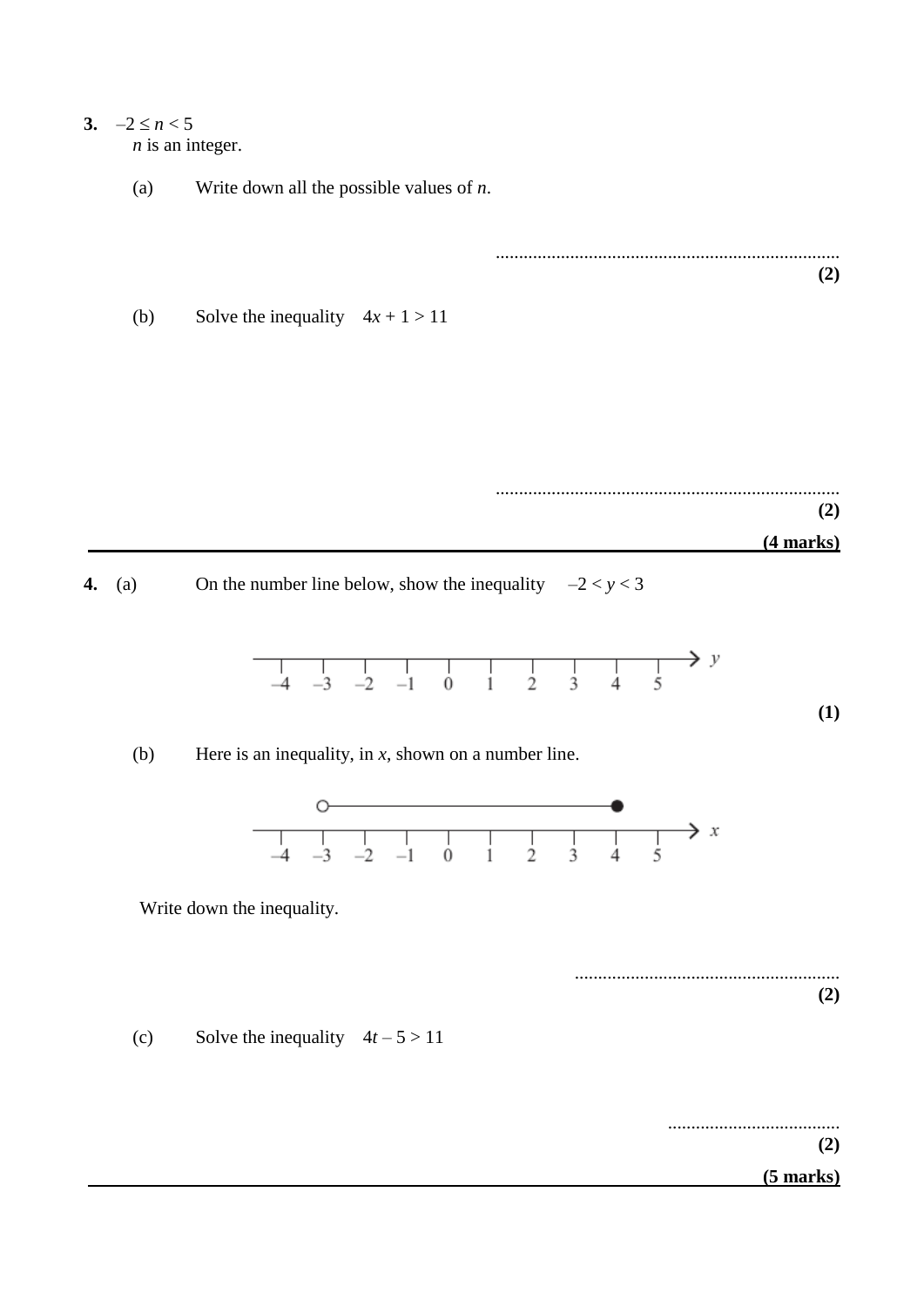**5.** (a)  $n \times n$  is an integer.

 $-1 \le n < 4$ 

List the possible values of *n*.



**6.**  $-3 < n \leq 1$ 

*n* is an integer.

(a) Write down all the possible values of *n*.

.......................................... **(2)**

(b) Solve the inequality  $3p - 7 > 11$ 

..........................................

**(2)**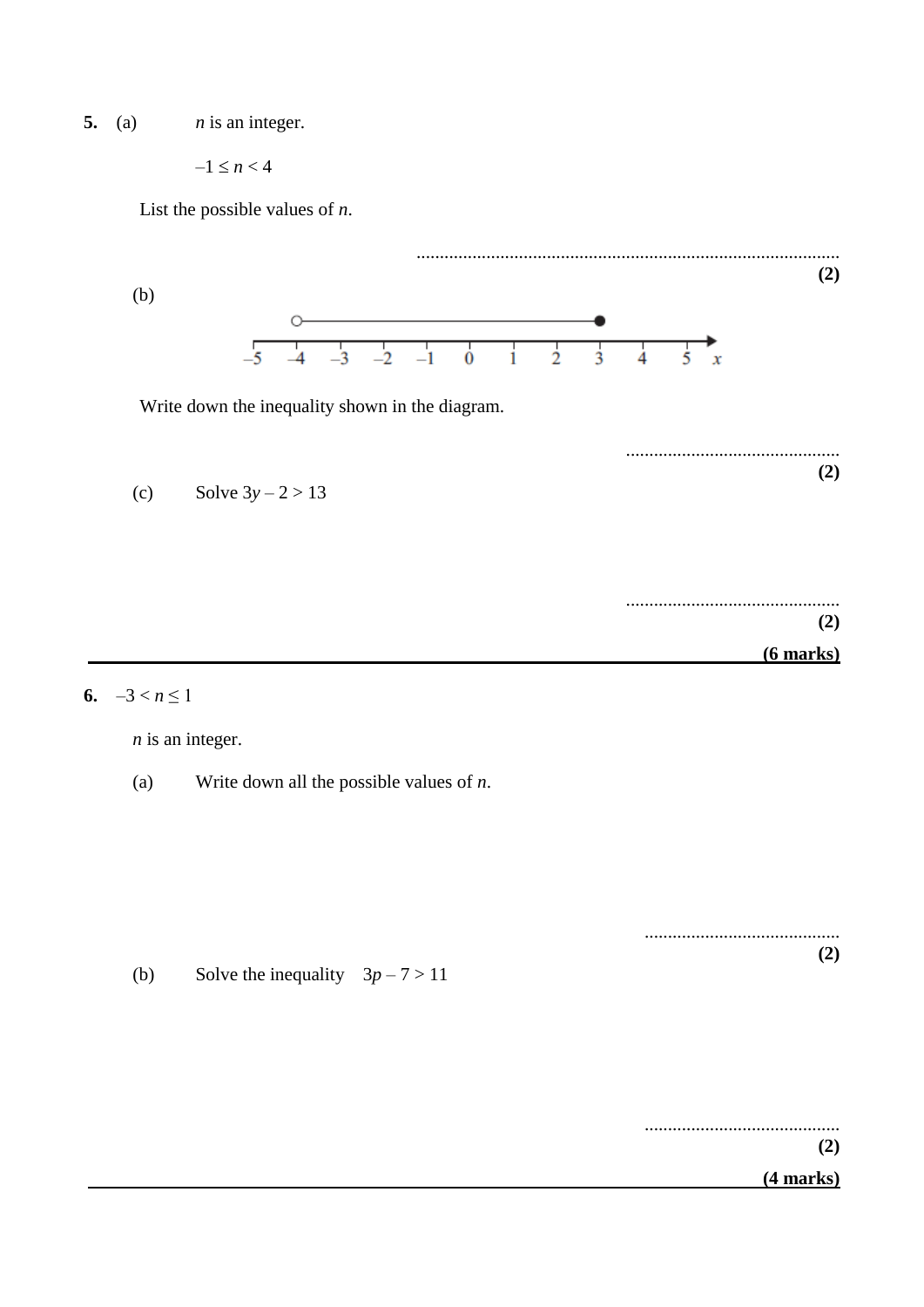# **7.** *n* is an integer.

 $-3 \le n \le 4$ 

(a)Write down all the possible values of *n*.

| (b) Solve $2x - 7 \le 11$ |  |  |
|---------------------------|--|--|
|                           |  |  |

 $\mathcal{L}_{\mathcal{M}}$  . The contract of the contract of the contract of the contract of the contract of the contract of **(2) (4 marks)**

……………………………………….

**(2)**

**8.** (a) (i) Solve the inequality

 $5x - 7 < 28$ 

………………………………

(ii) On the number line, represent the solution set to part (i).



*n* is an integer such that  $-4 \le 2n < 3$ .

(b) Write down the possible values of *n*.

………………………… **(3) (6 marks)**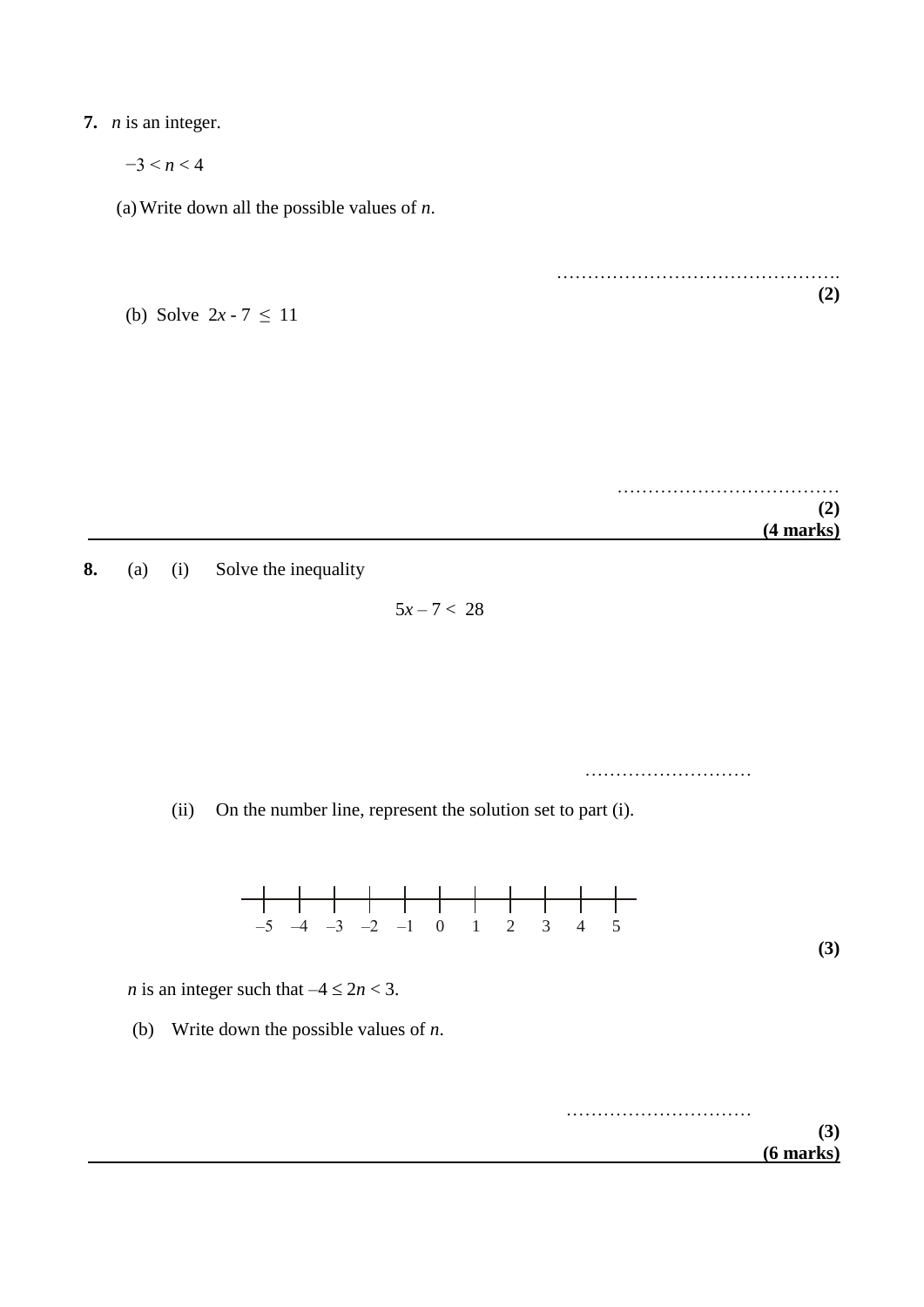**9.** (i) Write down the inequality shown on the number line.



**10.** (i) Solve the inequality  $7x - 3 > 18$ 

..............................

*x* is a whole number such that  $7x - 3 > 18$ 

(ii) Write down the smallest value of x.

..............................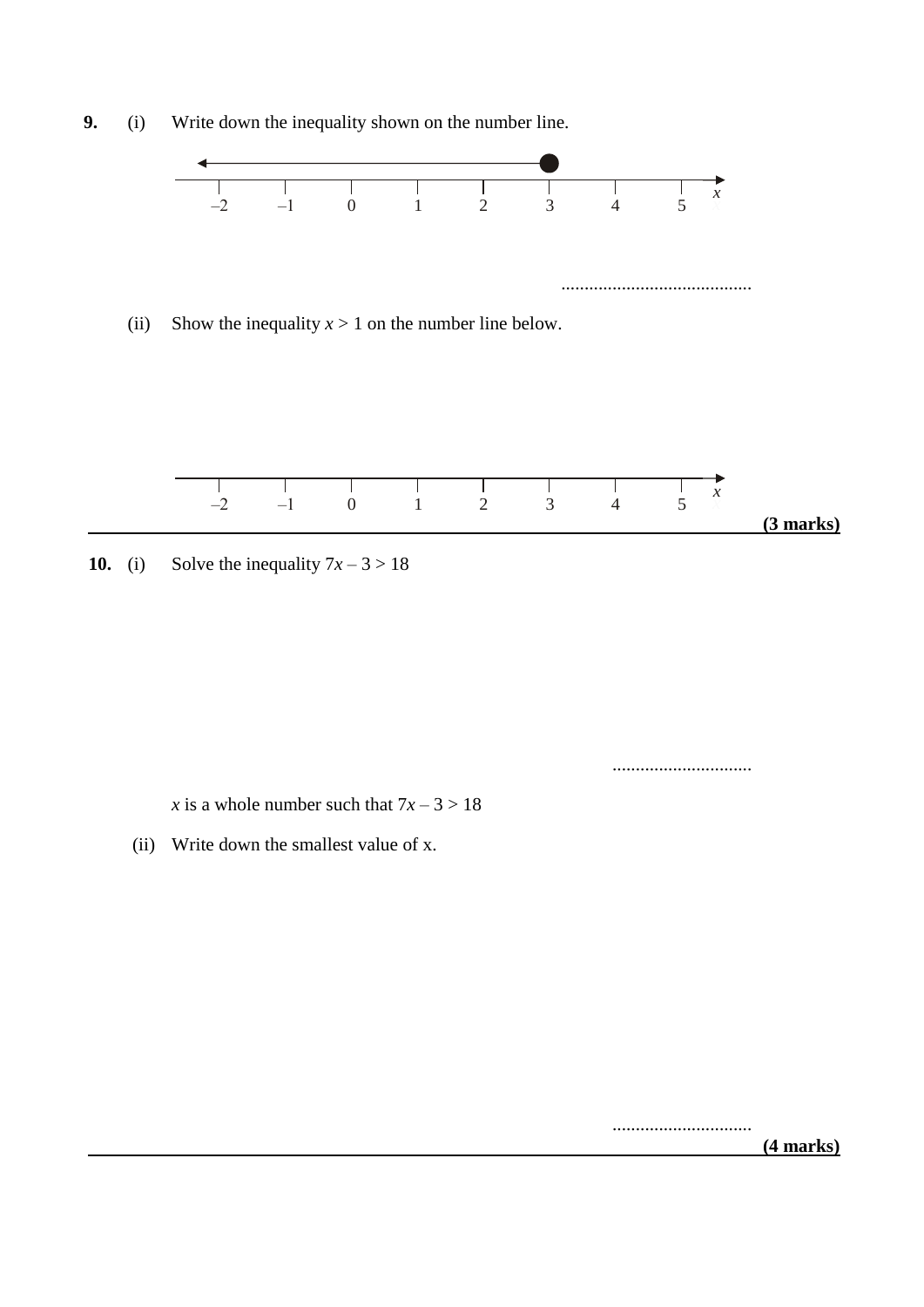*x* = .................................................................. (b) Solve the inequality  $3(2y + 1) > 10$ **(2)**

...........................................................................

**12.** (a) Solve the inequality  $4x - 3 < 7$ 



$$
6\leq 3n<15
$$

List all the possible values of *n*.

**…………………(2) (6 marks)**